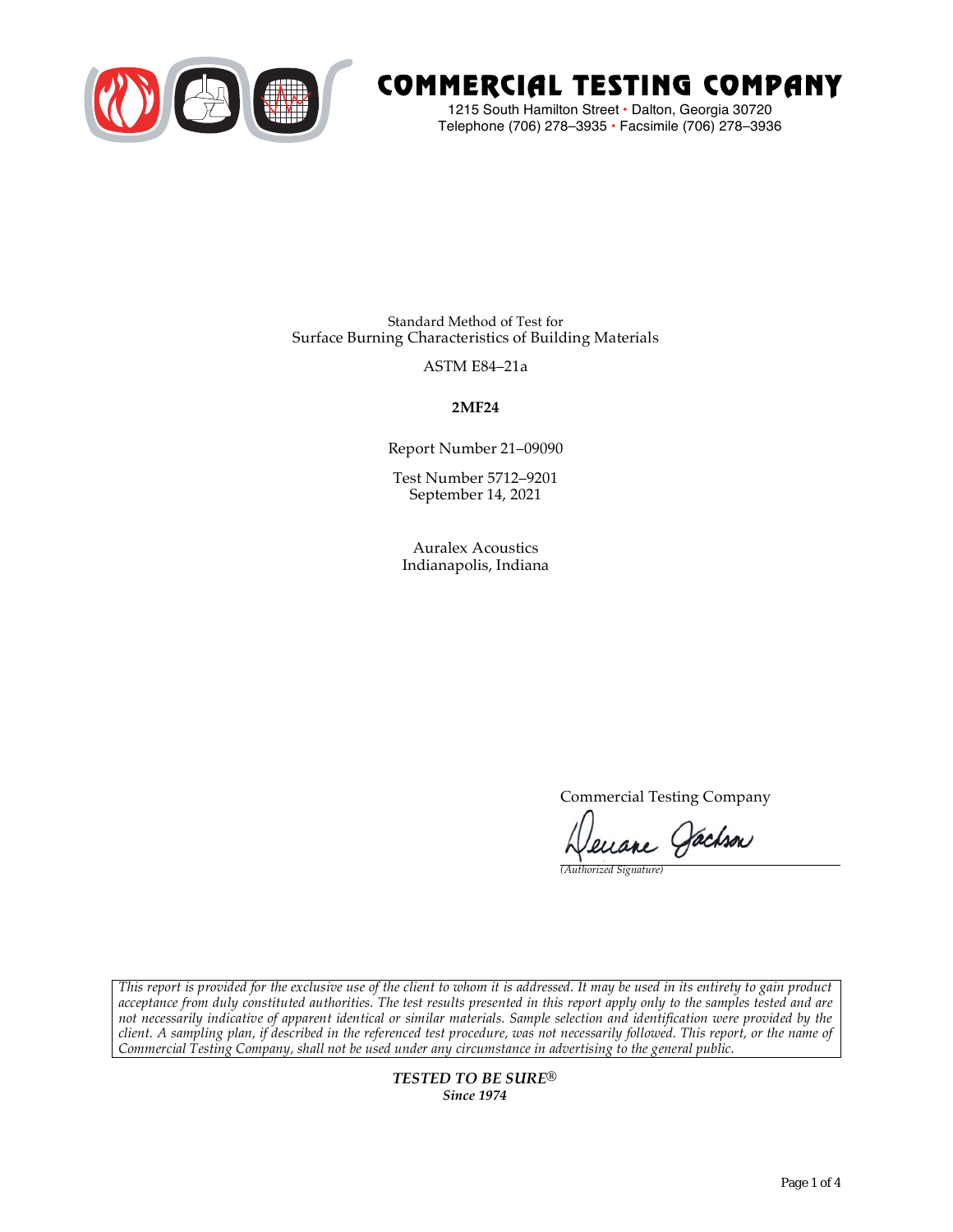#### **INTRODUCTION**

This report is a presentation of results of a surface flammability test on a material submitted by Auralex Acoustics, Indianapolis, Indiana.

The test was conducted in accordance with the ASTM International fire-test-response standard E84–21a, *Surface Burning Characteristics of Building Materials*, sometimes referred to as the Steiner tunnel test. ASTM E84 is an American National Standard (ANSI) and has been approved for use by agencies of the Department of Defense. The ASTM E84 test method is the technical equivalent of UL No. 723. The test is applicable to exposed interior surfaces such as walls and ceilings. The test is conducted with the specimen in the ceiling position with the surface to be evaluated face down toward the ignition source. Thus, specimens shall either be self-supporting by its own structural quality, held in place by added supports along the test surface, or secured from the back side.

This standard is used to measure and describe the response of materials, products, or assemblies to heat and flame under controlled conditions, but does not by itself incorporate all factors required for firehazard or fire-risk assessment of the materials, products, or assemblies under actual fire conditions.

#### **PURPOSE**

The purpose of the test is to provide only the comparative measurements of surface flame spread and smoke development of materials with that of select grade red oak and fiber–reinforced cement board, Grade II, under specific fire exposure conditions with the smoke area of heptane used to establish the smoke-developed index. The test exposes a nominal 24-foot long by 20-inch wide test specimen to a controlled air flow and flaming fire adjusted to spread the flame along the entire length of a red oak specimen in  $5\frac{1}{2}$  minutes. During the 10-minute test duration, flame spread over the specimen surface are measured and recorded. Test results are calculated relative to red oak, which has an arbitrary rating of 100, and fiber–reinforced cement board, Grade II, which has a rating of 0. The 100 smoke-developed index is calculated using the smoke area of heptane.

The test results are expressed as Flame Spread Index and Smoke-Developed Index. The Flame Spread Index is defined in ASTM E176 as "a number or classification indicating a comparative measure derived from observations made during the progress of the boundary of a zone of flame under defined test conditions." The Smoke-Developed Index, a term specific to ASTM E84, is defined as "a number or classification indicating a comparative measure derived from smoke obscuration data collected during the test for surface burning characteristics." There is not necessarily a relationship between the two measurements.

The method does not provide for measurement of heat transmission through the surface tested, the effect of aggravated flame spread behavior of an assembly resulting from the proximity of combustible walls and ceilings, or classifying a material as noncombustible solely by means of a Flame Spread Index.

The zero reference and other parameters critical to furnace operation are verified on the day of the test by conducting a 10–minute test using 1/4–inch fiber–reinforced cement board, Grade II. Periodic tests using NOFMA certified 23/32–inch select grade red oak flooring provide data for the 100 flame spread reference with heptane providing data for calculating the 100 smoke-developed index. These procedures are more fully described in Section 7of the E84 Standard.

#### **TEST SAMPLE**

The test sample, selected by the client, was identified as **2MF24**, a mineral fiber board with a thickness of 2–inches. Six pieces, each measuring two feet wide by four feet in length, were received. They were physically self-supporting and required no additional sample preparation. The panels were transferred to storage racks and conditioned to equilibrium in an atmosphere with the temperature maintained at 71  $\pm$  $2^{\circ}F$  and the relative humidity at 50  $\pm$  5 percent. For testing, the panels were placed end-to-end on the ledges of the tunnel furnace to make up the necessary 24-foot test sample and the test conducted with no auxiliary support mechanism.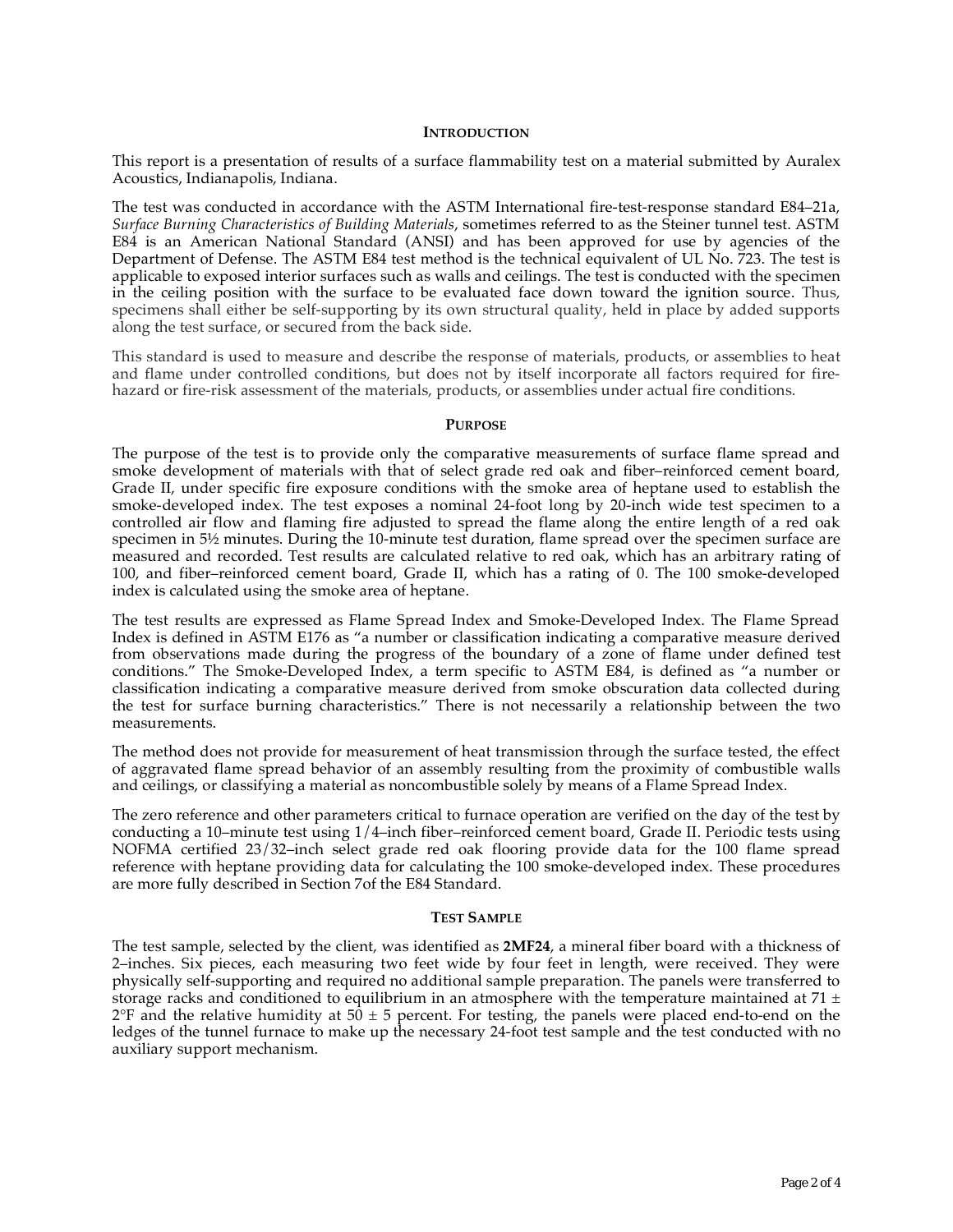### **TEST RESULTS**

The test results, calculated on the basis of observed flame propagation and the integrated area under the recorded smoke density curve, are presented below. The Flame Spread Index obtained in E84 is rounded to the nearest number divisible by five. Smoke-Developed Indices are rounded to the nearest number divisible by five unless the Index is greater than 200. In that case, the Smoke-Developed Index is rounded to the nearest 50 points. The rounding procedures are more fully described in Sections 9.1, 9.2, and X3 of the E84 Standard. The flame spread and smoke development data are presented graphically at the end of this report.

| <b>Test Specimen</b>                    | Flame Spread Index | <b>Smoke-Developed Index</b> |
|-----------------------------------------|--------------------|------------------------------|
| Fiber-Reinforced Cement Board, Grade II |                    |                              |
| Red Oak Flooring                        | 100                |                              |
| Heptane, (HPLC) Grade                   |                    | 100                          |
| 2MF24                                   |                    |                              |

#### **OBSERVATIONS**

The specimen did not ignite. Surface flame spread was observed to a maximum distance of 0.00 feet beyond the zero point at 0.00 minutes. The maximum temperature recorded during the test was 650°F. For information purposes, the actual (unrounded) Flame Spread and Smoke-Developed Indices were 0.0 and 3.9 respectively.

### **CLASSIFICATION**

The Flame Spread Index and Smoke-Developed Index values obtained by ASTM E84 tests are frequently used by code officials and regulatory agencies in the acceptance of interior finish materials for various applications. The most widely accepted classification system is described in the National Fire Protection Association publication NFPA 101 *Life Safety Code*, where:

| Class A $0-25$ Flame Spread Index     | $0 - 450$ Smoke-Developed Index |
|---------------------------------------|---------------------------------|
| Class B $26 - 75$ Flame Spread Index  | $0 - 450$ Smoke-Developed Index |
| Class C $76 - 200$ Flame Spread Index | $0 - 450$ Smoke-Developed Index |

Class A, B, and C correspond to Type I, II, and III respectively in other codes. They do not preclude a material being otherwise classified by the authority of jurisdiction.